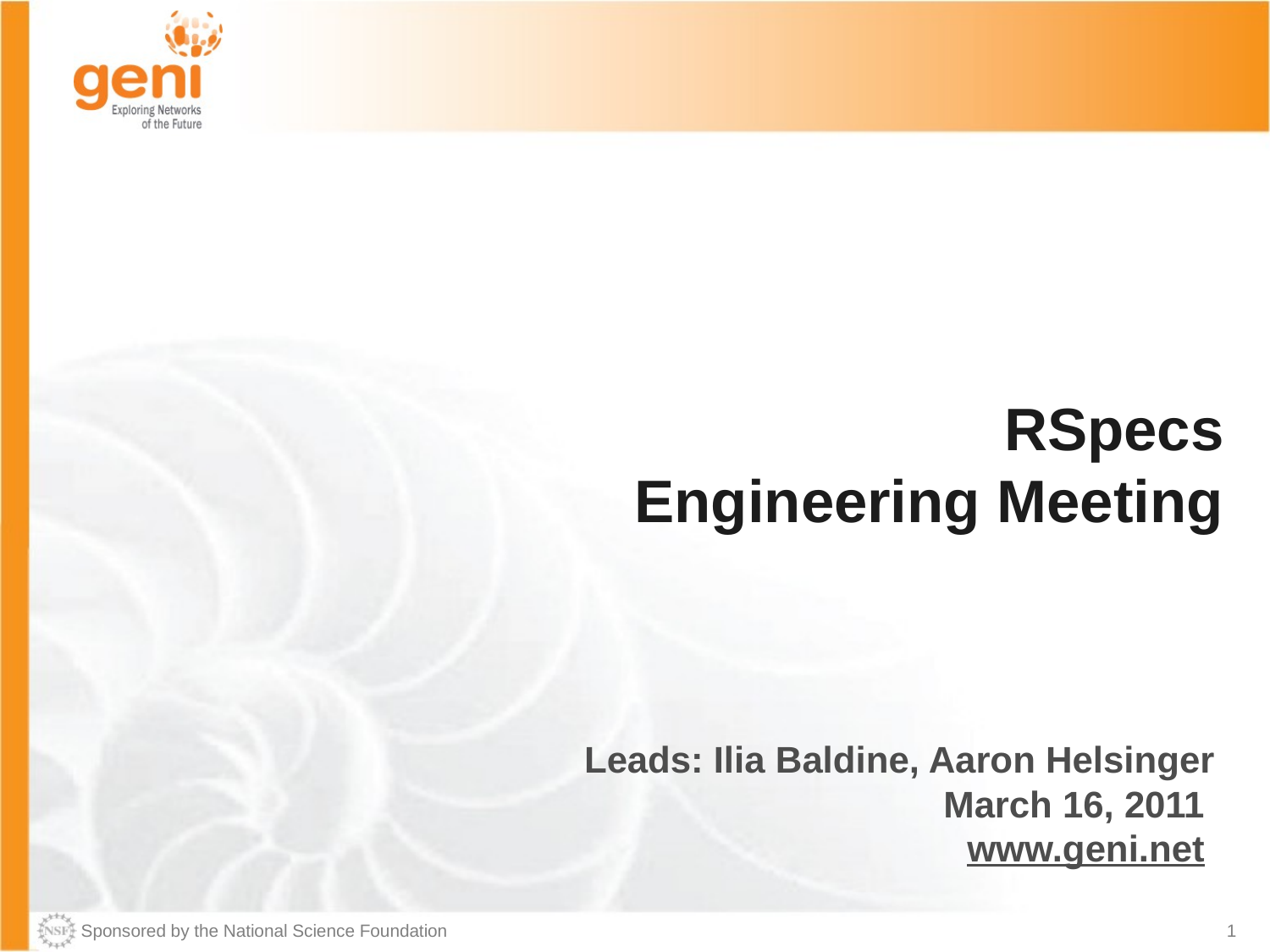

## **RSpecs: Introduction**

#### **Aaron Helsinger – ahelsing@bbn.com March 16, 2011 www.geni.net**

 $\mathbb{R}^{\text{Sht}_\text{S}}$  Sponsored by the National Science Foundation 2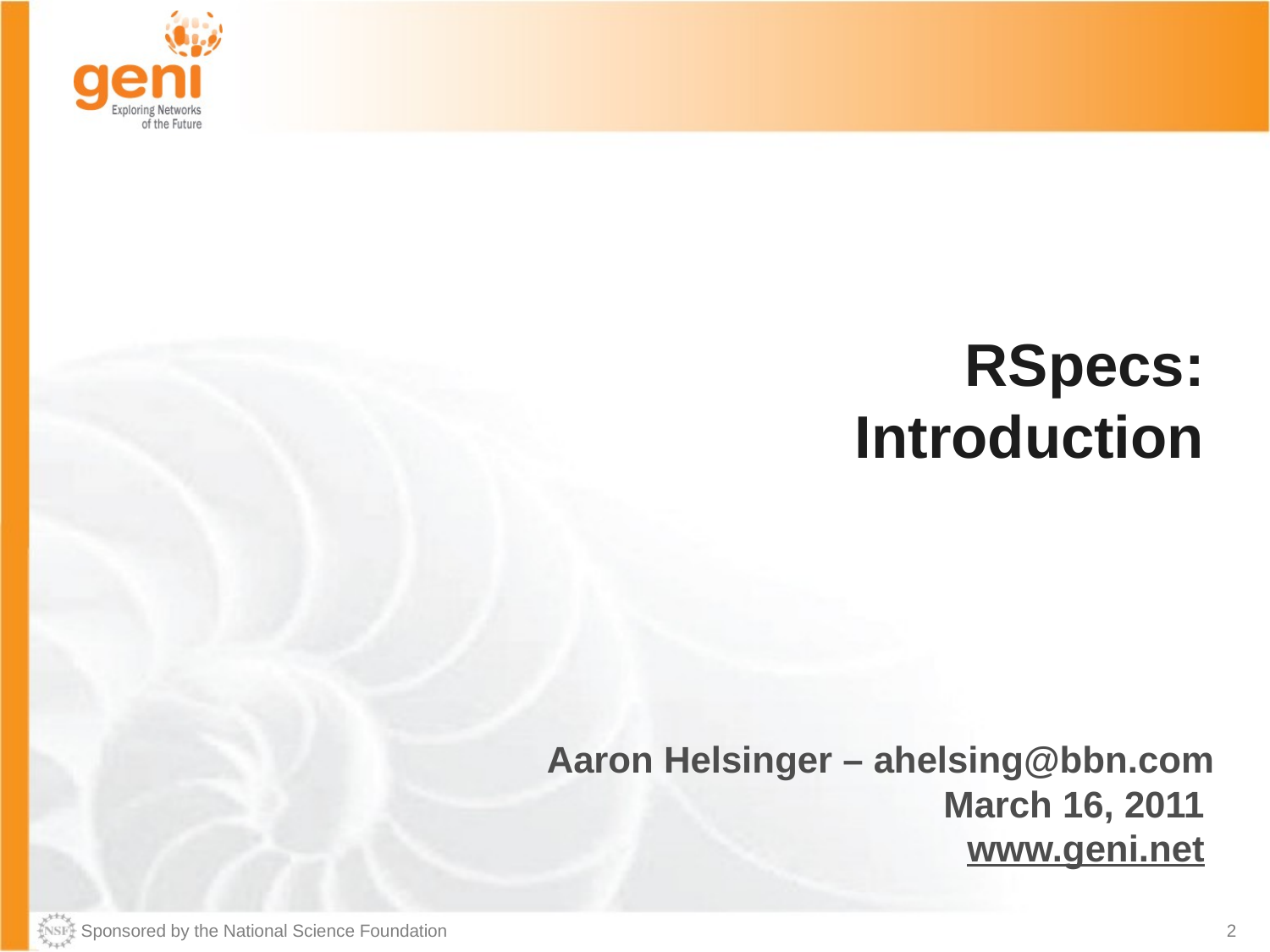



- Introduction and Background Aaron Helsinger
- Proposed Solution Ilia Baldine
- NML work at OGF, network resource abstractions; Measurement resource abstractions - Martin Swany, University of Delaware
- Ongoing NDL work Jeroen van der Ham, University of Amsterdam
- Invited Discussion Rob Ricci
- Invited Discussion Rob Sherwood
- Invited Discussion Aaron Helsinger for Max Ott
- Discussion All
- Summary and Wrap Up Aaron Helsinger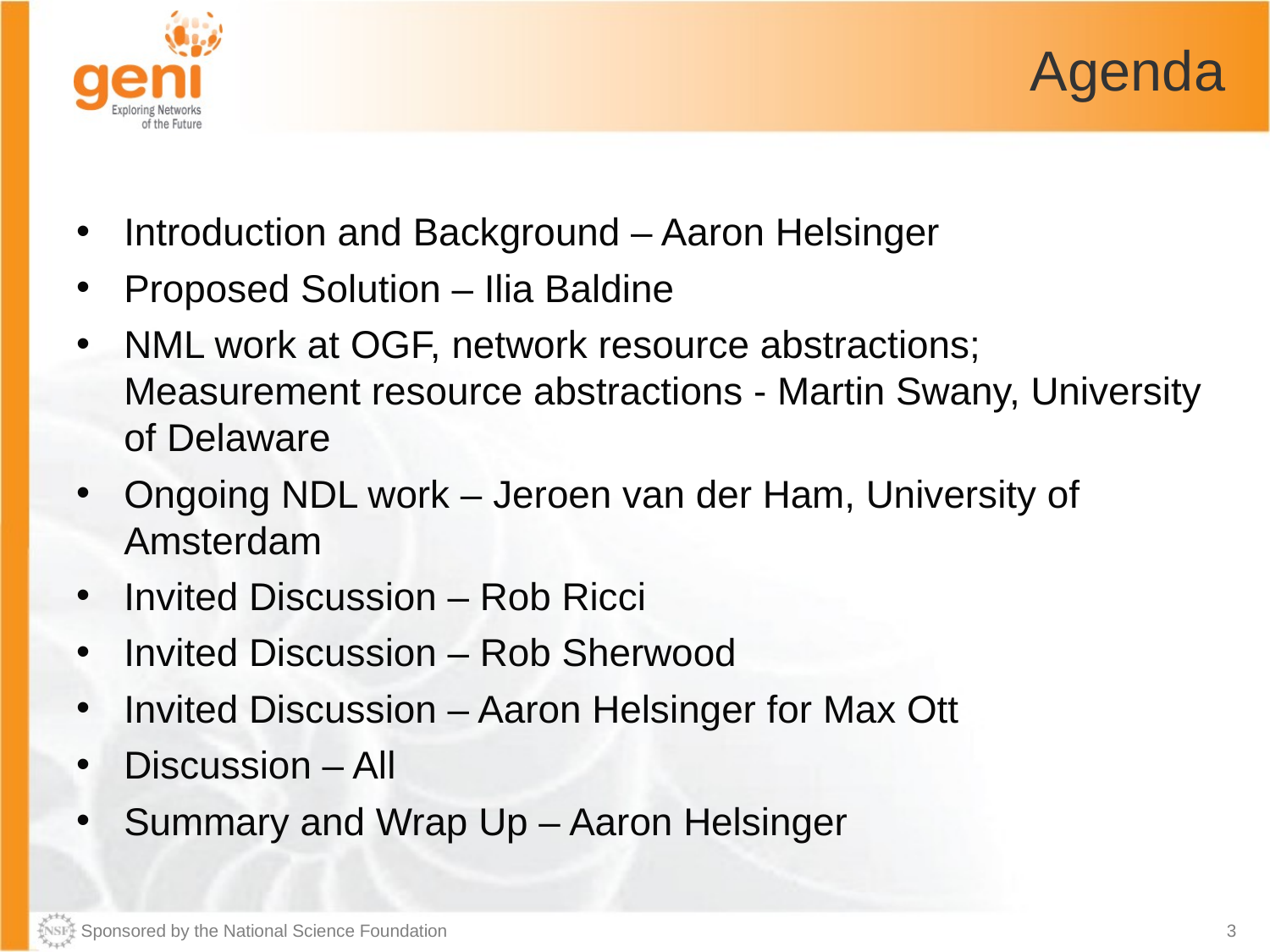## Introduction



- Prior to GEC 10:
	- Several workshops
	- Ilia discussed the topic with a few key stakeholders
	- We generated a consensus proposal
- Key stakeholders
	- Ilia Baldine Orca
	- Rob Ricci ProtoGENI
	- Rob Sherwood OpenFlow
	- Max Ott NICTA, OMF/Orbit
- Today make **concrete engineering decisions**
- How should GENI resources be described (RSpecs)?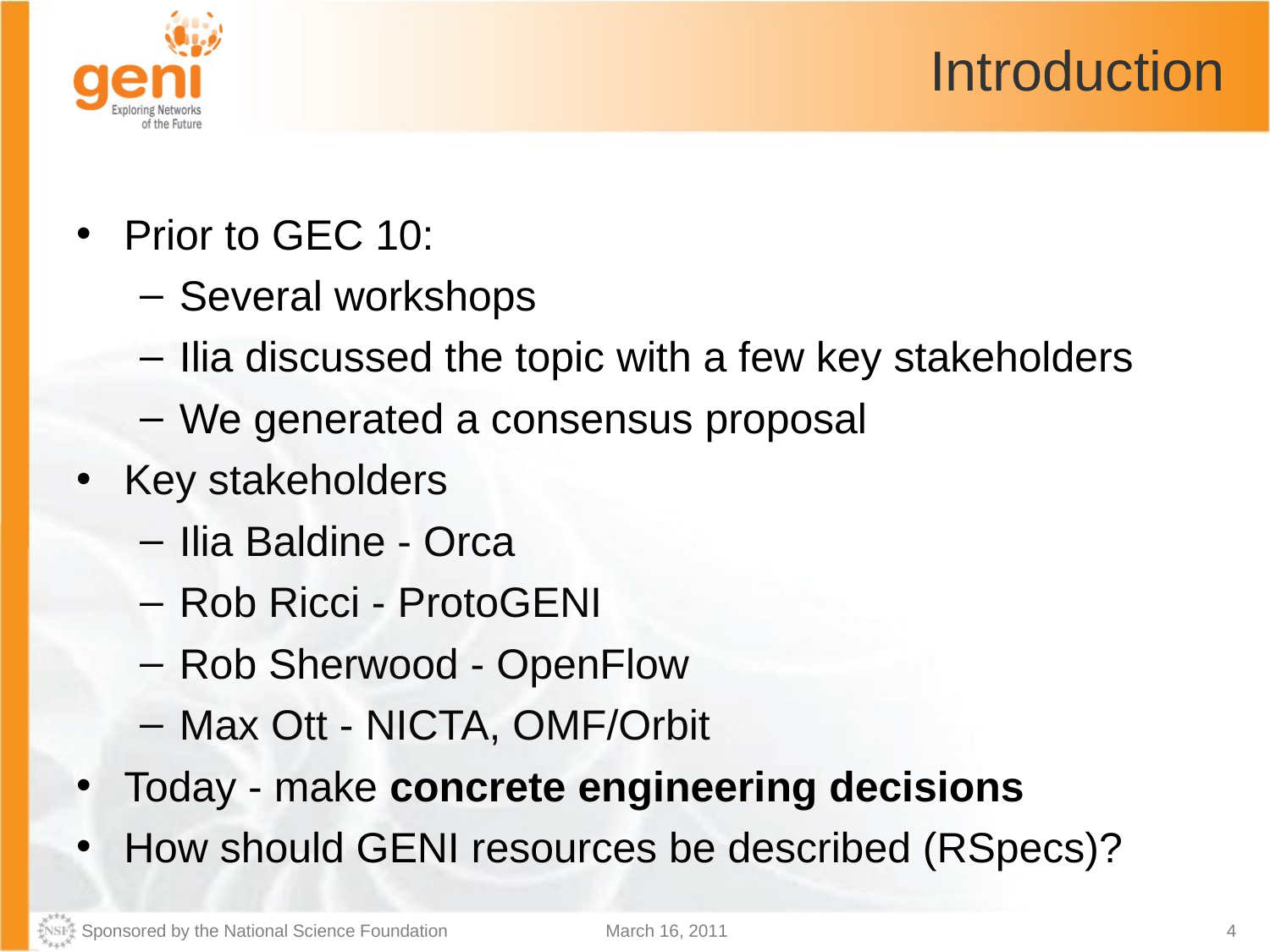

- Need a common language so software can interoperate
- Ilia has organized a series of RSpec workshops
- Have shown the breadth and depth of the problem
	- What format: RDF? XML? Property lists?
	- Network resources, wired resources, wireless resources, services, measurement data, etc
	- Highly specified formats? Or flexible, loosely specified?
	- Based on what we have? IEEE or ITU standards?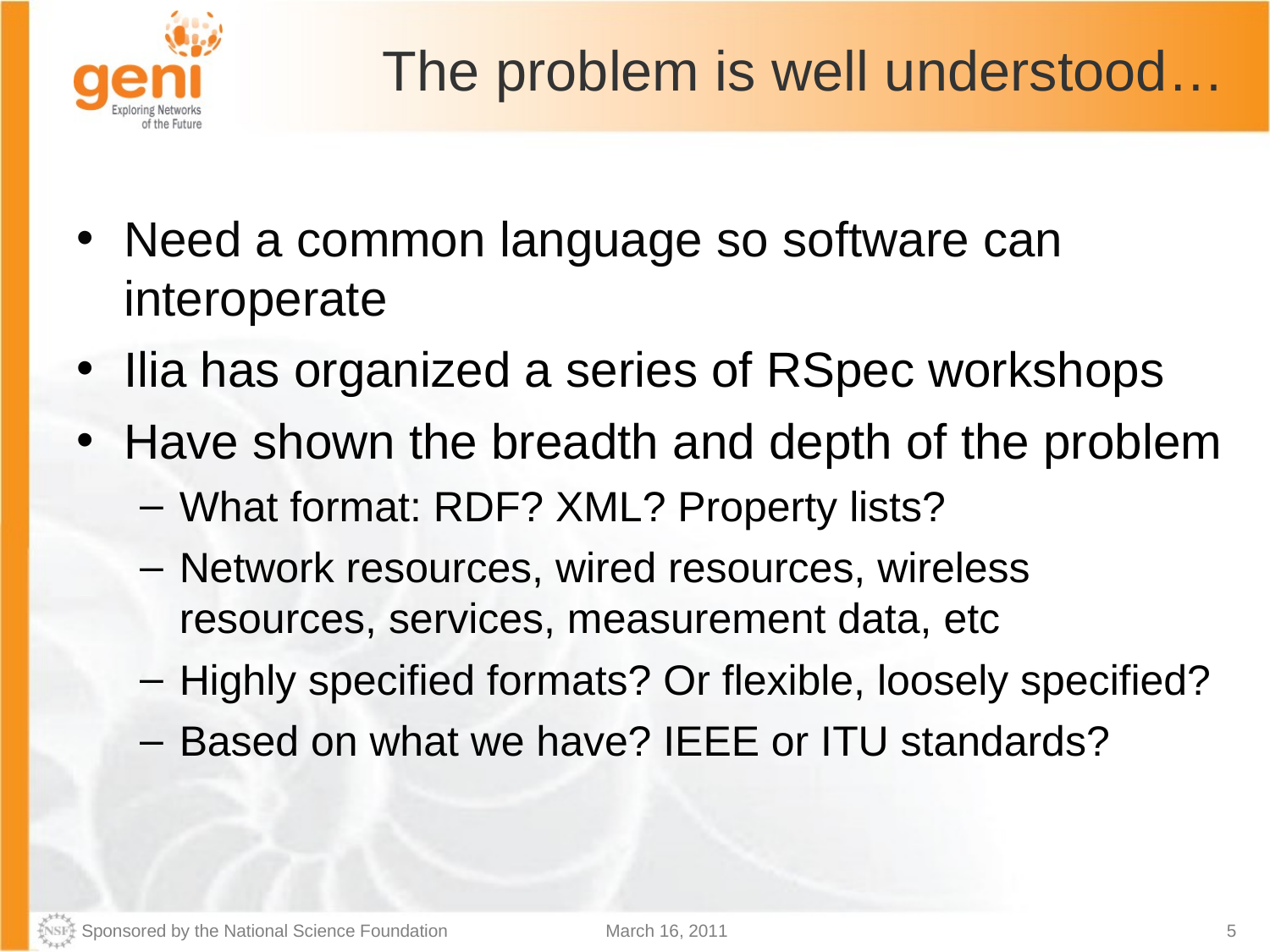

- There are benefits to the various approaches
- We've seen no signs of anyone abandoning their approach or agreeing on much
- But we need something:
	- A key criticism of the GENI AM API is that without common RSpecs, it doesn't give us much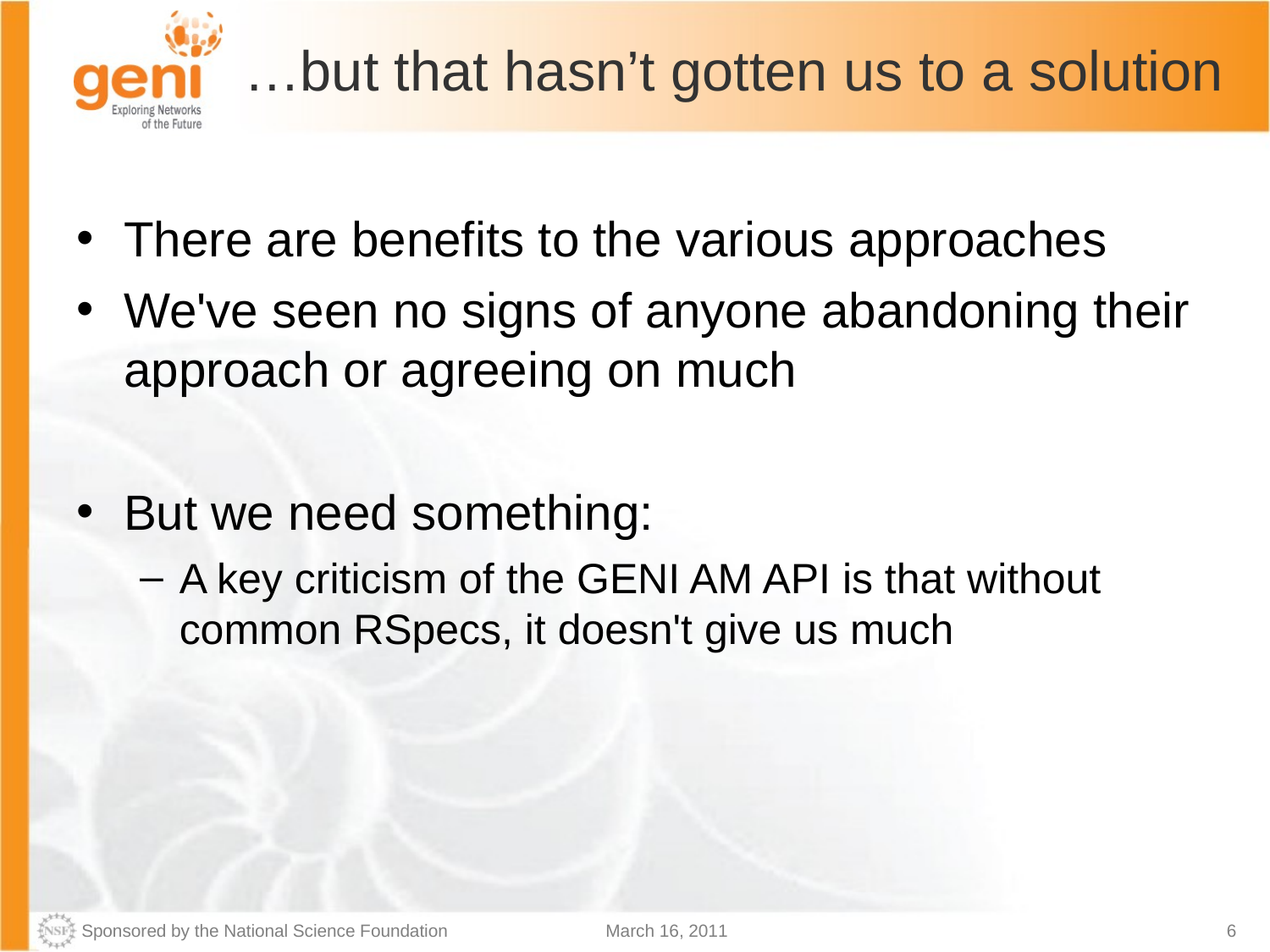

## Today's the day …

- Today, Ilia has managed to add a couple of key voices to this discussion
	- Martin Swany will describe the Network Markup Language
		- NML is an OGF effort to find common conceptual ground among various network resource descriptions, including:
			- perfSonar XML
			- NDL
		- Work in perfSonar to describe measurement resources
	- Jeroen van der Ham will describe Network Description Language
		- NDL is an RDF based ontology for networks
			- Has helped shape NML and conforms to NML
			- Basis for Orca RSpecs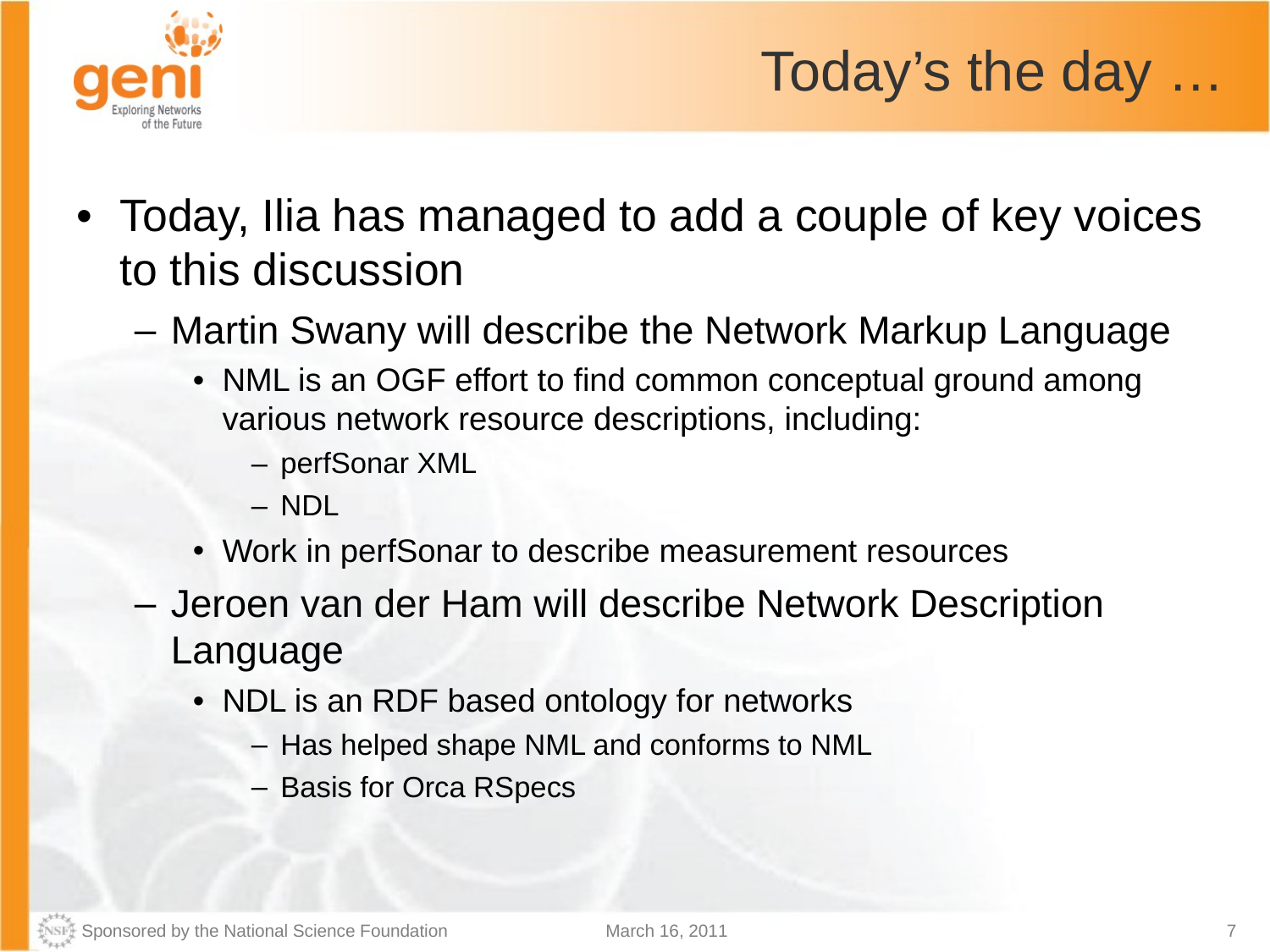

#### … to make a decision

- We need a decision.
	- Clients need to describe the resources they want
	- Resource providers need to describe what they have.
- *Ideally* everyone would talk the same language.
- At a *minimum* we should agree on basic concepts
- And finally*,* we need to put *a stake in the ground* on what the bits on the wire look like so we can write software.
- If GENI is going to grow and succeed, the time for discussion is over, and we need to select a way forward.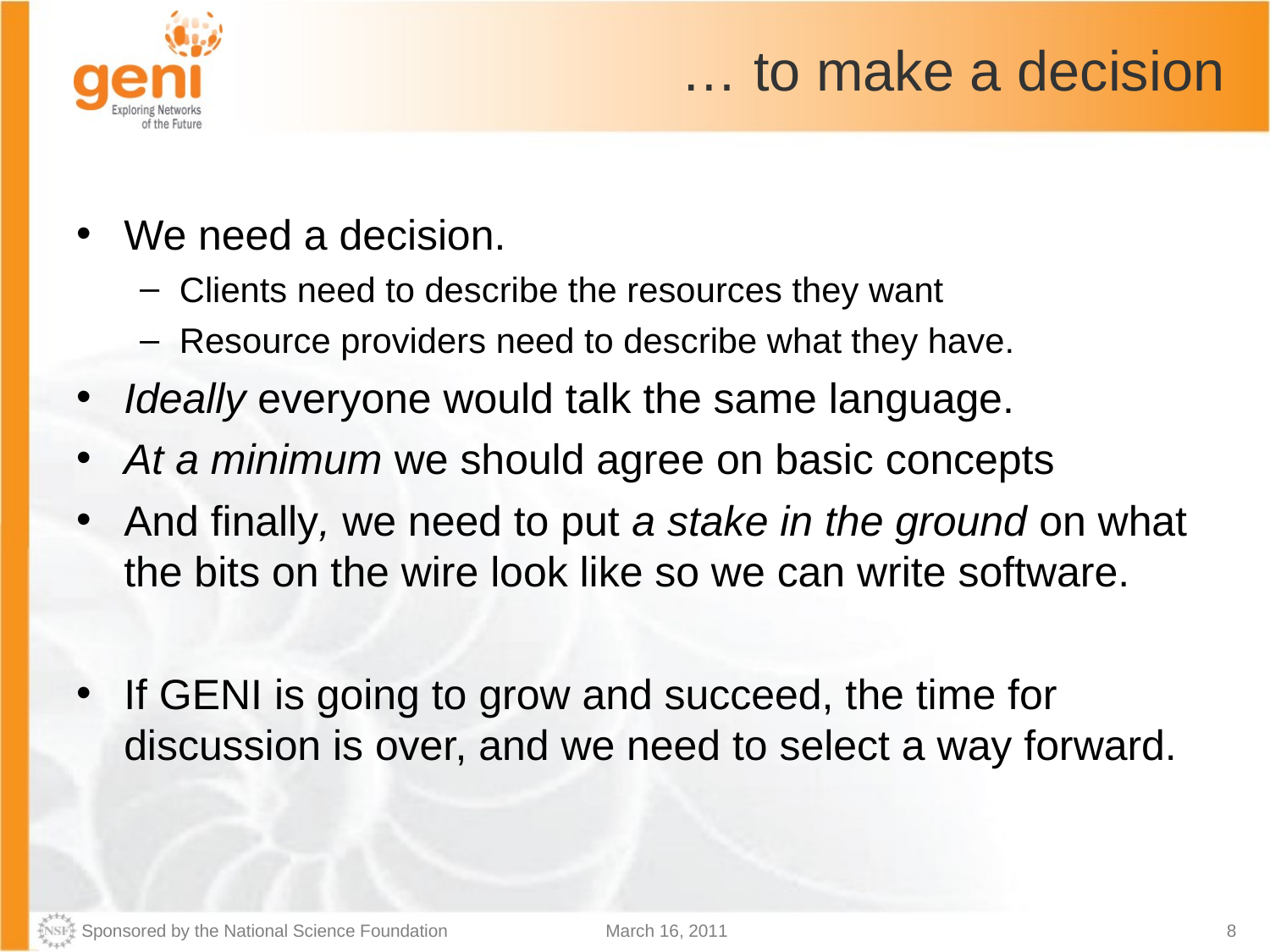

- GENI will use ProtoGENI Rspec V2 on the wire
- Aggregates can use Translators
- Agree on Semantics
	- Ongoing discussion via email/phone calls